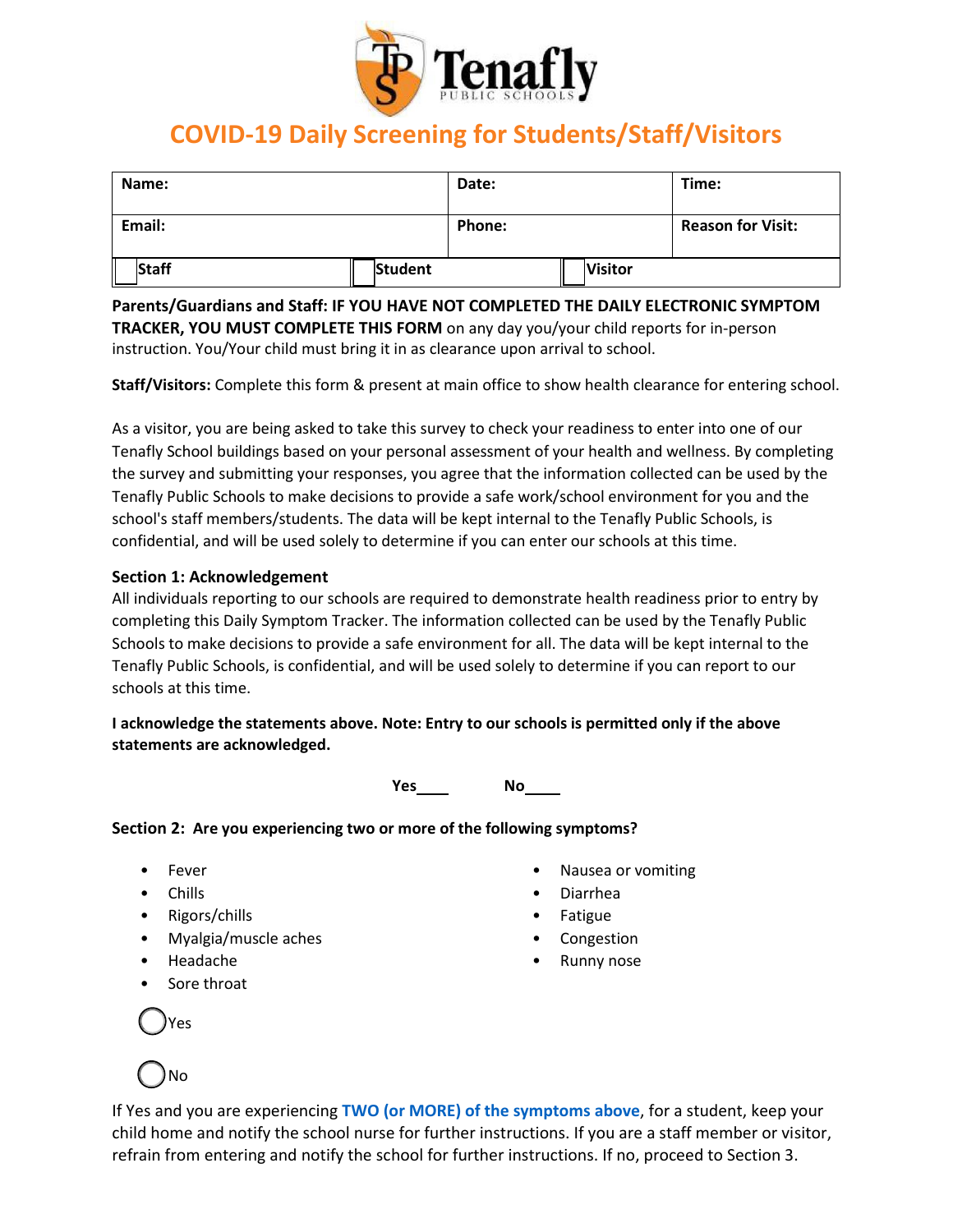

#### **Section 3: Are you experiencing one or more of the following symptoms?**

- Cough
- Shortness of breath
- Difficulty breathing
- New olfactory disorder
- New taste disorder



If Yes and you are experiencing **ONE (or MORE) of the symptoms above**, for a student, keep your child home and notify the school nurse for further instructions. If you are a staff member or visitor, refrain from entering and notify the school for further instructions. If no, proceed to Section 4.

## **Section 4: Has it been 5 days or less since you were placed in COVID Quarantine or began to experience symptoms?**<br>
OYes





If Yes, for a student, keep your child home and notify the school nurse for further instructions. If you are a staff member or visitor, refrain from entering and notify the school for further instructions. If no, proceed to Section 5.

#### **Section 5: Are you fully vaccinated or fully recovered from COVID within the past 90 days?**



 $\overline{\bigcirc}$ no If Yes, you are cleared to enter our schools. If no, please proceed to Section 6.